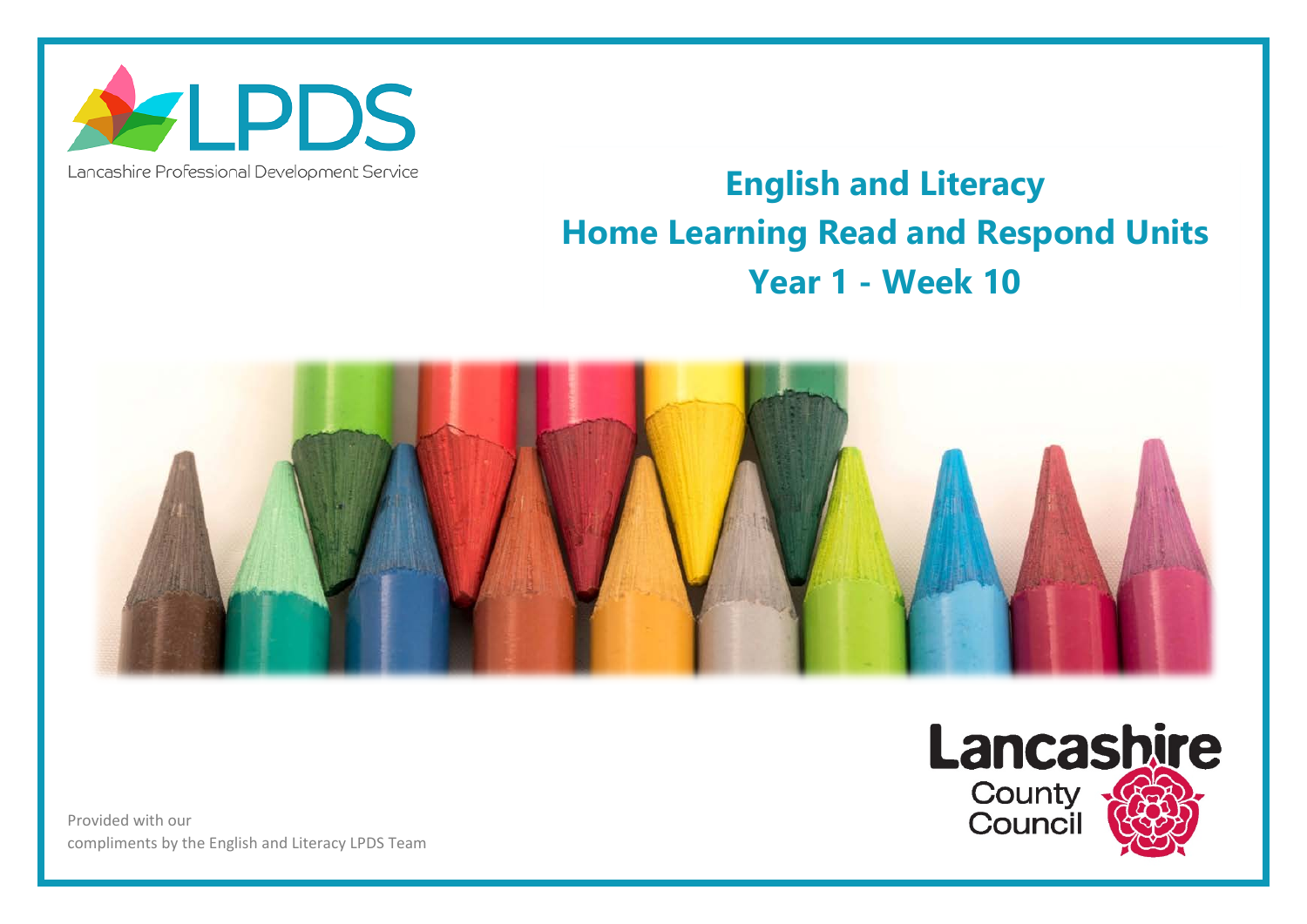

| <b>Week Ten</b>           |                              |                           |                            |                          |                          |  |  |  |
|---------------------------|------------------------------|---------------------------|----------------------------|--------------------------|--------------------------|--|--|--|
| Year 1                    | Day 1                        | Day 2                     | Day 3                      | Day 4                    | Day 5                    |  |  |  |
| <b>Focus theme: Bears</b> | Listen to the song The       | Discuss what famous       | Listen to the Teddy        | What do you know         | Talk about how some      |  |  |  |
|                           | <b>Bare Necessities from</b> | bears from story books    | Bears' Picnic song:        | about real bears? Talk   | bears are nocturnal so   |  |  |  |
| Discover all about bears  | The Jungle Book:             | or films you know, e.g.   | https://www.youtube.c      | to an adult about what   | sleep during the day.    |  |  |  |
| this week. Find out       | https://www.youtube.c        | Rupert, Paddington,       | om/watch?v=YDndFOtB        | you already know about   | Some bears hibernate     |  |  |  |
| about who sings the       | om/watch?v=c6e3ITsjLR        | Winnie the Pooh,          | $V-E$                      | bears and then think     | which means that they    |  |  |  |
| song The Bare             |                              | Goldilocks and the        | Join in with the words if  | about what you would     | sleep through the        |  |  |  |
| Necessities and all       | Repeat and join in           | Three Bears, Pudsey       | you can:                   | like to know.            | winter.                  |  |  |  |
| about the different       | where you can.               | Bear, Yogi Bear, etc. Ask | Teddy Bears' Picnic -      |                          |                          |  |  |  |
| famous bears in stories   |                              | an adult who their        | Karaoke Track              | Write a few questions    | Read the story of The    |  |  |  |
| and films. Hold your      | Discuss some of the          | favourite bear is. Can    | (Some American             | that you would like to   | Bear Snores On by        |  |  |  |
| own teddy bears' picnic   | words and phrases in         | they tell you about       | spellings)                 | ask about bears, e.g.    | Karma Wilson:            |  |  |  |
| and write an invitation   | the song and their           | them?                     | https://www.youtube.c      | How many types of bear   | https://www.youtube.c    |  |  |  |
| to invite your friends    | meanings, such as bare       |                           | om/watch?v=KScOKX7k        | are there? Where do      | om/watch?v=pCkRtyXq-     |  |  |  |
| and family. Read the      | necessities, roam, strife,   | Watch some opening        | Sn <sub>4</sub>            | they live? What do they  | fg                       |  |  |  |
| story of Bear Snores On   | rest at ease, etc. You       | clips below on bears      |                            | eat?                     |                          |  |  |  |
| by Karma Wilson and       | could use Word Hippo         | you might not know, to    | Read with an adult Real    | Check your questions     | Keep pausing the video   |  |  |  |
| discover all about real   | www.wordhippo.com            | find out a little more    | Bears Picnic and the Did   | have a capital letter at | to orally retell what    |  |  |  |
| bears and what they do.   | to find out what they        | about them, e.g. Rupert   | You Know sections from     | the start and a question | happens throughout the   |  |  |  |
|                           | mean with an adult.          | the Bear (up to           | this webpage about the     | mark at the end.         | story.                   |  |  |  |
| When following links      |                              | 1:00min)                  | history of the Teddy       |                          |                          |  |  |  |
| online, parents should    | Draw a picture of Baloo      | https://www.youtube.c     | Bears' Picnic:             | Watch The Bear, A Very   | Write a diary as if you  |  |  |  |
| monitor that children     | the bear. Watch the clip     | om/watch?v=hxwFaH7l       | https://www.totallyted     | Cute Mammal:             | were the mouse,          |  |  |  |
| are remaining on that     | again, this time pausing     | <b>53Y</b>                | dybears.com/teddy-         | https://www.youtube.c    | retelling the events of  |  |  |  |
| page only and are         | to talk about what he        | Winnie the Pooh           | bears-                     | om/watch?v=K-            | the day. Remember to     |  |  |  |
| keeping safe online.      | looks like, what he likes    | https://www.youtube.c     | picnic.html#sthash.vwhi    | 3snCVlrJ8 to see if you  | write using the word 'I' |  |  |  |
|                           | to eat and things he         | om/watch?v=j21f7aeTr      | myvb.p1plVw26.dpbs         | can find out some of the | and to include capital   |  |  |  |
|                           | likes to do.                 | bc                        |                            | answers to your          | letters, full stops and  |  |  |  |
|                           |                              | Yogi Bear                 | Consider holding your      | questions. Discuss       | sentences with the       |  |  |  |
|                           | Write some sentences         | https://www.youtube.c     | own teddy bears' picnic.   | anything else you found  | word 'and' and 'but' in. |  |  |  |
|                           | about Baloo, around or       | om/watch?v=TCSuZLjfJd     | Write a list of the things | out too.                 | Can you include an       |  |  |  |
|                           | underneath his picture.      | k                         | you will need to get       |                          | exclamation mark and a   |  |  |  |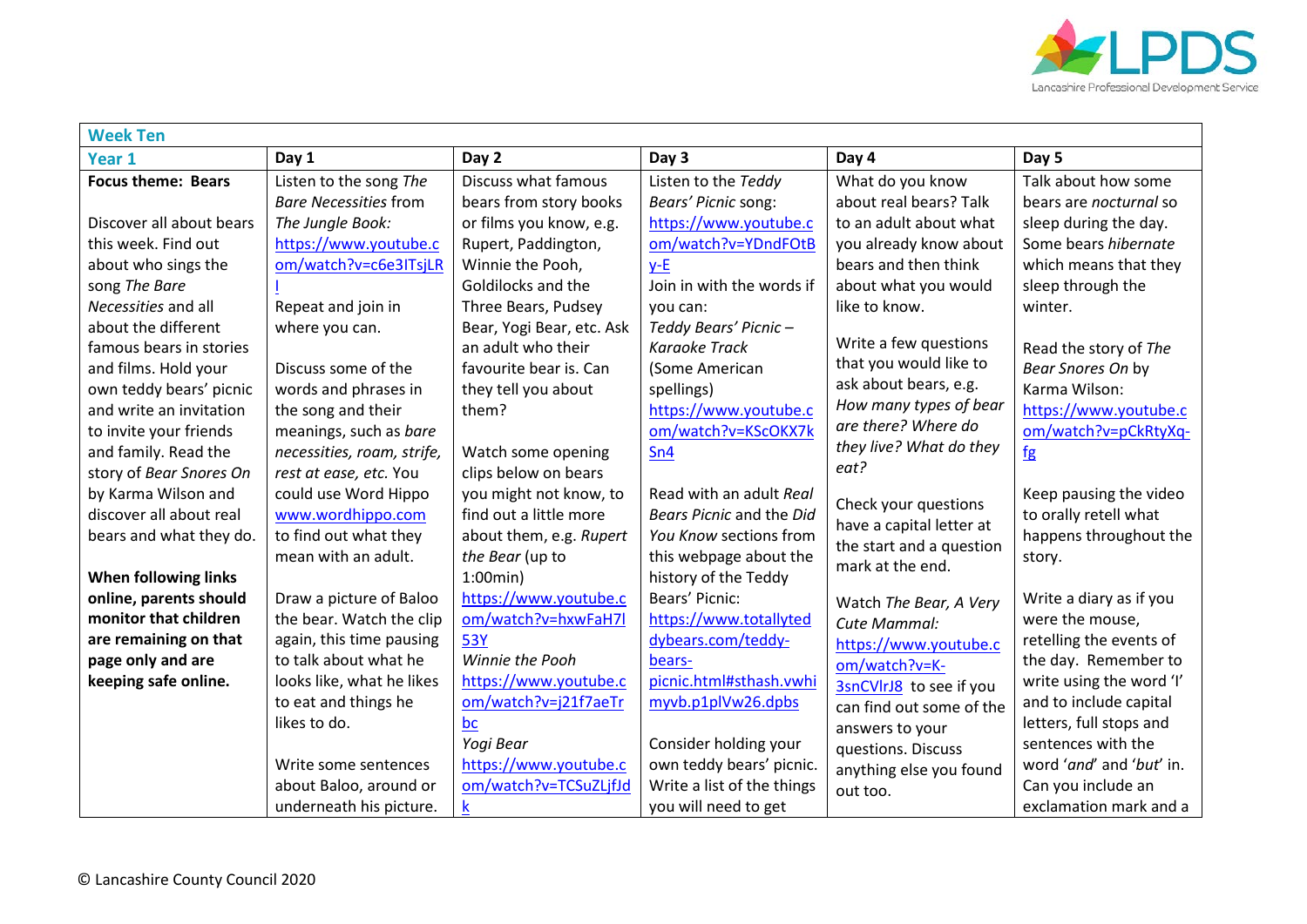

| Use ideas from listening<br>to the song and<br>watching the film clip to<br>help you, e.g. Baloo is a<br>huge grey bear. He likes<br>to eat ants which tickle<br>his tongue. He enjoys<br>his back being rubbed<br>on the trees to scratch<br>it. He loves to relax in<br>the water and float<br>along<br>Check for capital letters<br>and full stops. Can you<br>include some sentences<br>with the word 'and' in<br>to join ideas? | Which one do you like?<br>Why?<br>Draw your favourite<br>bear and write a short<br>fact file about them.<br>This could include:<br>Name<br>Friends<br>Likes to<br>eat<br>Enjoys<br><b>Dislikes</b><br>Talk about your<br>favourite teddy bear, if<br>you have one, or your<br>favourite soft toy. Tell<br>an adult all about them.<br>Draw a picture of your<br>teddy/soft toy and write<br>a short fact file in the | ready, e.g.<br>Picnic rug<br><b>Sandwiches</b><br>Crisps<br>Juice<br>Think about inviting<br>your own teddy<br>bears/soft toys or your<br>family and friends with<br>their teddy bears.<br>Write an invitation to<br>your Teddy Bears'<br>Picnic.<br>To:<br>For:<br>Time:<br>Date:<br>Place:<br>From:<br>Check your writing for | Write an information<br>poster using some of<br>the information you<br>have found out. This<br>could include:<br>Title<br>Introductory<br>sentence/s<br>What types of bear<br>are there?<br>Where do bears live?<br>What do bears look<br>like?<br>What do bears eat?<br>Did you know?<br>(Interesting fact box) | question mark too?<br>Here's an example of a<br>diary.<br>This morning I crawled<br>into a cave from the<br>cold snow. It was too<br>damp and dark so I lit a<br>fire. The coals popped<br>but it didn't wake the<br>big bear who was<br>sleeping in there. Then<br>Next<br>Later<br>Finally<br>When you have<br>finished, check for<br>capital letters, full<br>stops, question marks<br>and exclamation marks. |
|--------------------------------------------------------------------------------------------------------------------------------------------------------------------------------------------------------------------------------------------------------------------------------------------------------------------------------------------------------------------------------------------------------------------------------------|----------------------------------------------------------------------------------------------------------------------------------------------------------------------------------------------------------------------------------------------------------------------------------------------------------------------------------------------------------------------------------------------------------------------|---------------------------------------------------------------------------------------------------------------------------------------------------------------------------------------------------------------------------------------------------------------------------------------------------------------------------------|------------------------------------------------------------------------------------------------------------------------------------------------------------------------------------------------------------------------------------------------------------------------------------------------------------------|------------------------------------------------------------------------------------------------------------------------------------------------------------------------------------------------------------------------------------------------------------------------------------------------------------------------------------------------------------------------------------------------------------------|
|                                                                                                                                                                                                                                                                                                                                                                                                                                      | same way about them<br>too.<br>Remember to check for<br>capital letters for their<br>name and use your<br>phonics to help you<br>spell words in your<br>writing.                                                                                                                                                                                                                                                     | capital letters for names<br>and places. Use phonics<br>for spelling too.<br>Send/post your<br>invitations and host<br>your own teddy bears<br>picnic with your guests!                                                                                                                                                         | You could add<br>illustrations or pictures<br>to your poster. Check<br>capital letters, full<br>stops, question marks<br>and remember to use<br>phonics for spelling too!                                                                                                                                        |                                                                                                                                                                                                                                                                                                                                                                                                                  |